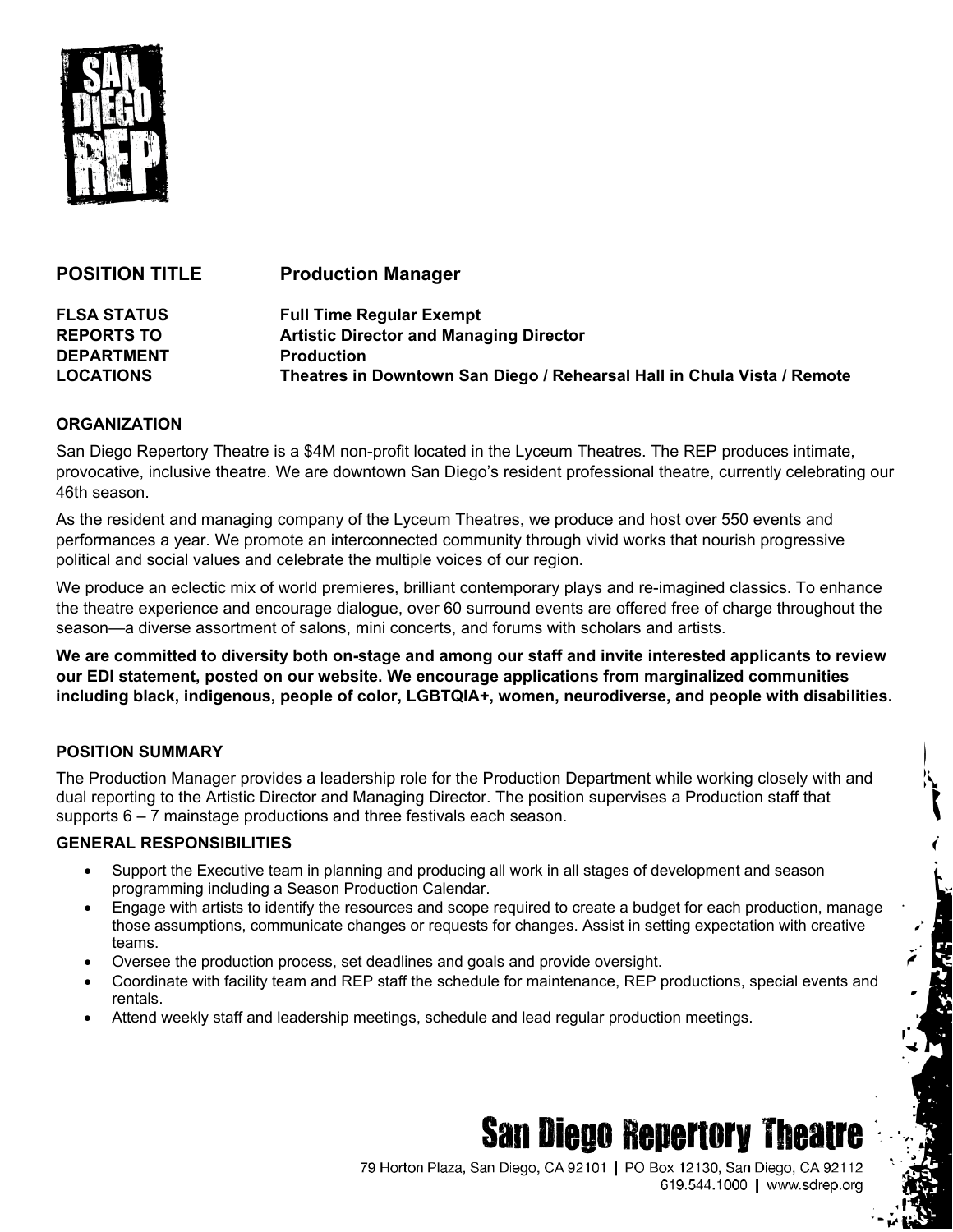

# **PRODUCTION MANAGEMENT**

- Work with the Artistic and Leadership team to plan and budget all programming and seasonal indirect production expenses.
- Review all designs and equipment rentals to ensure scope is within our means financially and physical space capacity. Work with designers and management to adapt as needed to meet the needs of the productions.
- Hire and, with Business Office support, onboard production team members as needed.
- Negotiate royalties/coproduction/enhancement agreements
- Review and negotiate all vendor bids as they relate to production or rentals.
- Approve and track all purchases associated with the production budget. Report and track budgets in tandem with the Director of Finance
- Participate in all technical rehearsals.
- Work with Stage Managers and Company Management to coordinate artist messaging, COVID Safety, expenditures and reimbursements and rehearsal scheduling.
- Manage Production Fellows, fostering their professional growth as needed.

# **GENERAL OPERATIONS, FINANCIAL MANAGEMENT SUPPORT, PAYROLL COMPLIANCE, AND SAFETY**

- Provide advice on the design of capital improvements and theatrical equipment upgrades as needed.
- Review electronic timecards, reimbursements and payroll information. Supervise outsourcing of these tasks to Company Manager/Assistant Production Manager.
- Provide to Director of Finance and management production budgets for all projects.
- Review and approve all production p-card expenditures and tracking
- Meet COVID related production needs
- Coordinate with outside contractors the REP production schedule needs and venue renovation or repair needs.
- Any other duties as assigned by the Artistic Director and/or Managing Director

# **EXPERIENCE, KNOWLEDGE, AND SKILLS**

- Minimum 5 years diverse experience working as a Production Manager and/or Technical Director or similar role at a similar – sized or larger professional dance, music or theatre organization.
- Strong technical skills and experience, including a basic understanding of theatrical lighting, special effects, rigging, set construction, costuming, audio production, video production and prop acquisition.
- Strong Managerial skills, with the ability to support and lead staff, fostering their growth and team cohesion.
- Capacity to solve problems and engage in creative thinking about challenges.
- Understanding and experience with Actor's Equity Association, SDC and USA agreements and contracts.
- Clear and persuasive communicator, both written and verbal.
- Ability to work collaboratively and effectively with designers, producers, directors and production staff with a full understanding of the artistic process.
- Able to articulate a history of advocating for diversity, equity and inclusion in previous work that shows an ability to foster a work environment that is safe, respectable and supportive and that embodies the values of EDI.
- Understanding of proper safety protocols for theatre, OSHA, fire codes and general building codes
- Excellent interpersonal, teamwork and diplomacy skills
- Computer skills in Microsoft Office Suite, Google Suite, Slack, Zoom, Dropbox, Vectorworks.
- Ability to multitask and work effectively while managing multiple deadlines and priorities in multiple spaces with a variety of teams.
- Ability to work a varying schedule, including nights and weekends.
- Must comply with The REP's COVID policy requiring on-site staff to be fully vaccinated and boosted.